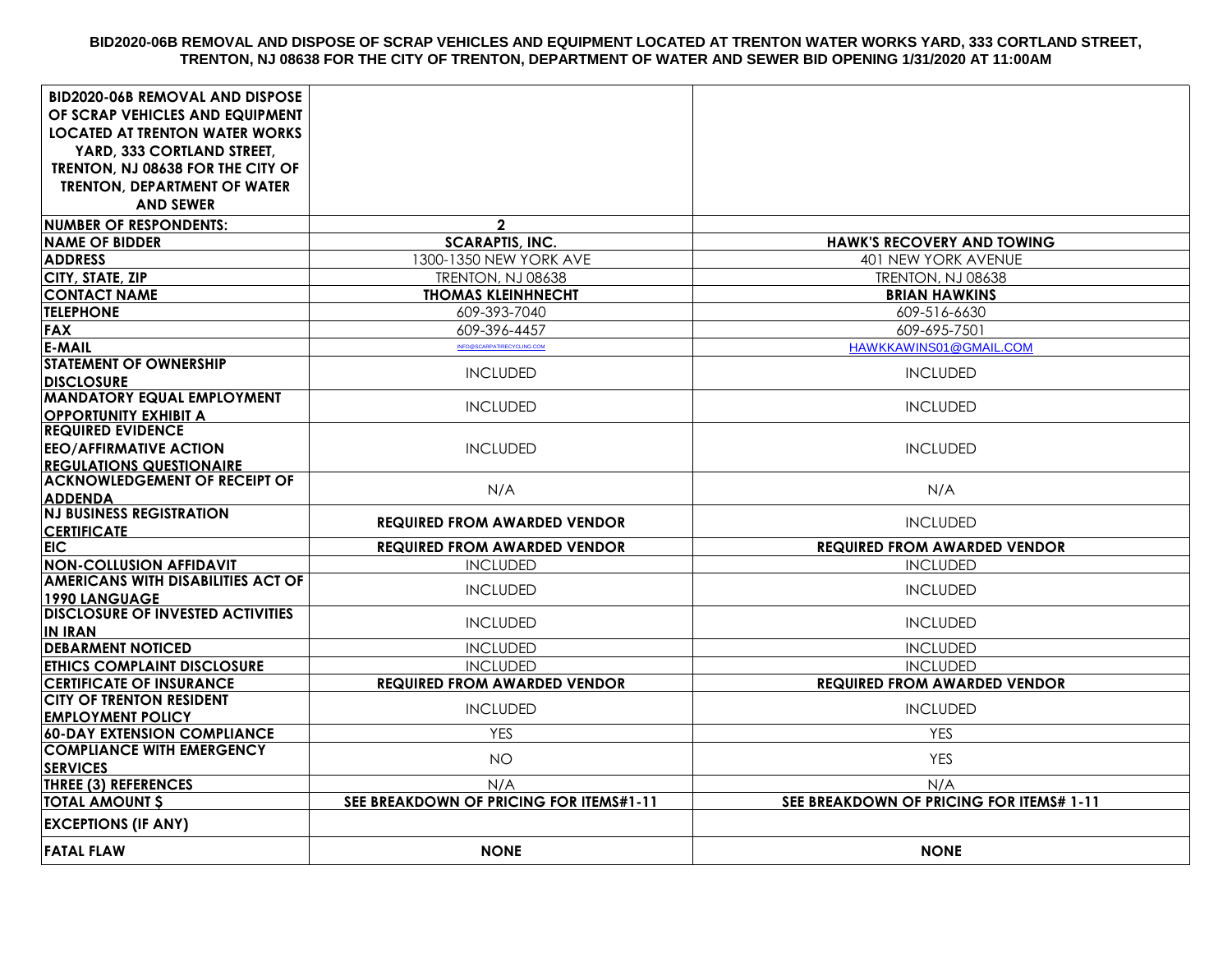## Scarpatis Inc

## TWW JRC Scrap Vehicles & Equipment for disposal xlsx

|                                                                                                                                                      |            |     | Trenton Water Works Scrap Vehicles & Equipment recommended for disposal |                    |  |                          |                               |                |                   |                   |              |                                |                              | Print Date      |                                                                                                                                                                      |          |
|------------------------------------------------------------------------------------------------------------------------------------------------------|------------|-----|-------------------------------------------------------------------------|--------------------|--|--------------------------|-------------------------------|----------------|-------------------|-------------------|--------------|--------------------------------|------------------------------|-----------------|----------------------------------------------------------------------------------------------------------------------------------------------------------------------|----------|
| Department of Water - Yard, 333 Cortland Street, Trenton NJ<br>*: Older duplicate vehicle<br>Year Make<br>Qty Call # Keys Title<br>$V$ in #<br>Plate |            |     |                                                                         |                    |  | Type Vehicle             | Color                         | undate<br>Date | Mileage           | (E, G)<br>$'$ F.P |              | or hours Cond. Office Operator | Fuel                         | Remarks         | <b>Bid Amount</b>                                                                                                                                                    |          |
| $1 \le 2$                                                                                                                                            | <b>Yes</b> | No  | 1GCDM19X75B114682                                                       | MG63360 2005 CHEVY |  |                          | VAN - ASTRO                   | Blue           | 07/11/17          | 87,071            |              |                                | P BILLING UNASSIGNED         |                 | SCRAP: Driver's side door cannot be saved; rear bumper involved in accident<br>Unleaded twice & driver's seat is broken; 14 years old, > 87K miles; not worth fixing | 300.00   |
| $2 \mid W \mid 5$                                                                                                                                    | Yes.       | No  | 1GDP7H1C92J502869                                                       | MG50754 2002 GMC   |  |                          | <b>DUMP TRUCK</b>             |                | Lt Blue 01/25/18  | 53.045            | $\mathbb{P}$ |                                | C & M UNASSIGNED             | Diesel          | SCRAP: 17 years old: Engine bad, leaking oil, no power, Dump Body rattles &<br>missing diesel emmission filter                                                       |          |
| $3$ W 13                                                                                                                                             | Yes        |     | No   IGCDM19W71B111931   MG43178   2001 CHEVY                           |                    |  |                          | VAN - ASTRO                   | Blue           | 07/11/17          | 55,941            |              | <b>ENGR</b>                    | UNASSIGNED                   |                 | SCRAP: 18 years old, was in accident; Bad shape; door hinges bad; hasn't been<br>Unleaded used for 3 years                                                           | 300.00   |
| $4 \text{ W} 15 \text{ *}$                                                                                                                           | Yes        | Nu  | IGCDM19X75B114861   MG63355   2005 CHEVY                                |                    |  |                          | VAN - ASTRO                   | Blue           | 07/11/17          | 106,781           |              |                                | C & M UNASSIGNED             |                 | SCRAP: 14 yrs old, high milage, bad condition; Radiator is over heating; driver's<br>Unleaded seat broken; needs a battery.                                          | 300.00   |
| $5 \mid W21$                                                                                                                                         | Yes        | No. | IGTFH15T661125292                                                       | MG67456 2006 GMC   |  |                          | VAN                           | Blue           | 04/22/19          | 75.201            |              |                                | UNASSISGNED-<br>METER D MUNN |                 | SCRAP: Vehicle in rear end accident ; was being used until it was hit from<br>Unleaded behind per David Munn when he parked it ca the street                         | 400.00   |
| $6 \frac{1}{1} W 23$                                                                                                                                 | Yes        | Na  | 1GCDM19X25B115044                                                       | MG63353 2005 CHEVY |  |                          | VAN - ASTRO                   | Blue           | 06/10/16          | 87.071            |              |                                | P BILLING UNASSISGNED        |                 | Unleaded SCRAP: Blown Engine                                                                                                                                         | 300.00   |
| $7$ W 45                                                                                                                                             | Yes.       | No. | 1GDP7H1C22J502681                                                       | MG50753 2002 GMC   |  |                          | <b>DUMP TRUCK</b>             | Lt Blue        | 06/13/16          | 57.387            | P            |                                | C & M UNASSIGNED             | Unleaded FILTER | SCRAP: Out of Service; 17 years old; In accident; Per CL too costly to fix<br>6/23/2017; doors doesn't close, seat broken, need batteries, MISSING DIESEL            | 600.00   |
| $8$   W $51$   *                                                                                                                                     |            |     | Yes   No   IGCDM19X15B115195   MG63356   2005 CHEVY                     |                    |  |                          | VAN - ASTRO                   | Blue.          | 06/21/13          | 101.594           |              |                                | C&M UNASSIGNED               | Unicaded        | SCRAP: Missing radiator, water pump, battery; used for parts.                                                                                                        | 300.00   |
| $9$ W 87                                                                                                                                             | Yes        | No. | IGCDMI9X72B153929   MG52679   2002 CHEVY                                |                    |  |                          | ASTRO-VAN                     | Blue           | 07/11/17          | 106,711           |              |                                | P BILLING Temporary Extra    |                 | SCRAP: Need engine repairs; AC not working; electrical ignition key problem;<br>Unleaded shifter steering column bad                                                 | 300.00   |
| $10 \text{ W}93$                                                                                                                                     | Yes No     |     | 31041433                                                                | MG55446 2003 FORD  |  |                          | BACKHOE - LB-75 B-4WD         |                | Yellow   11/09/18 | 9,231             | F.           | C&M OMAR                       | MARRERO.                     | Diesel          | SCRAP: Operable but not stable or safe to drive, serious suspension issues, no<br>AC; fix lights, oil leaks, etc.                                                    | 7,800.04 |
| $11$ W 100 AB no key No                                                                                                                              | Switch     |     | S/N FMD14491                                                            |                    |  | MG67459 2005 TEREX/AMIDA | ARROW BOARD SES JB -<br>Solar | Yellow         |                   |                   | $\mathbb{P}$ |                                | C&M UNASSIGNED               | Solar           | SCRAP: Was in accident; 14 yrs old; not worth repairing                                                                                                              | 50.00    |